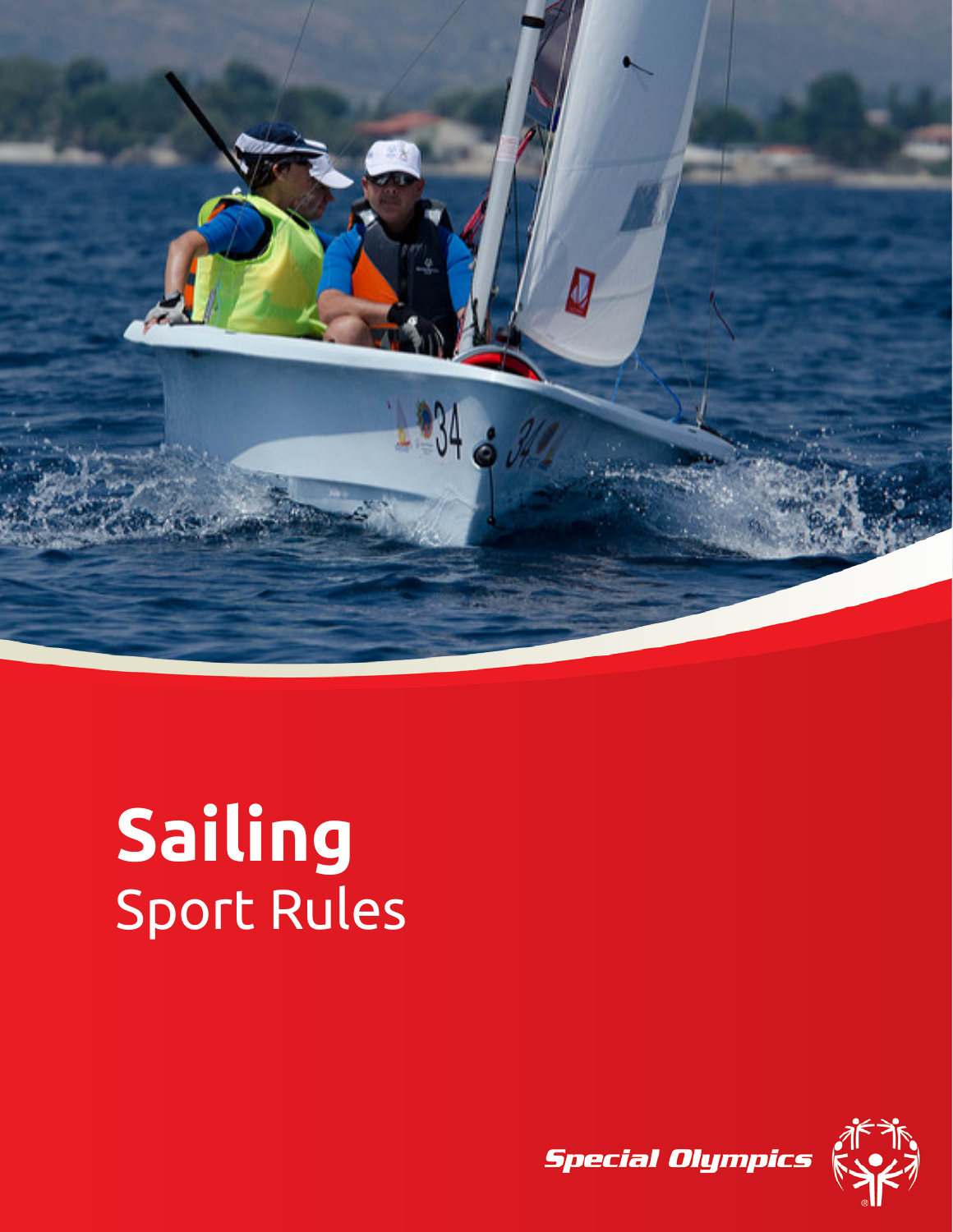



## **TABLE OF CONTENTS**

| 1.             |  |
|----------------|--|
| 2.             |  |
|                |  |
|                |  |
|                |  |
|                |  |
|                |  |
| $\mathbf{3}$   |  |
|                |  |
|                |  |
|                |  |
|                |  |
| $\mathbf{4}$   |  |
|                |  |
|                |  |
|                |  |
|                |  |
|                |  |
|                |  |
| 5.             |  |
|                |  |
| 6.             |  |
|                |  |
|                |  |
| 7 <sub>1</sub> |  |
|                |  |
|                |  |
|                |  |
|                |  |
|                |  |
|                |  |
| 8.             |  |
|                |  |
|                |  |
|                |  |
|                |  |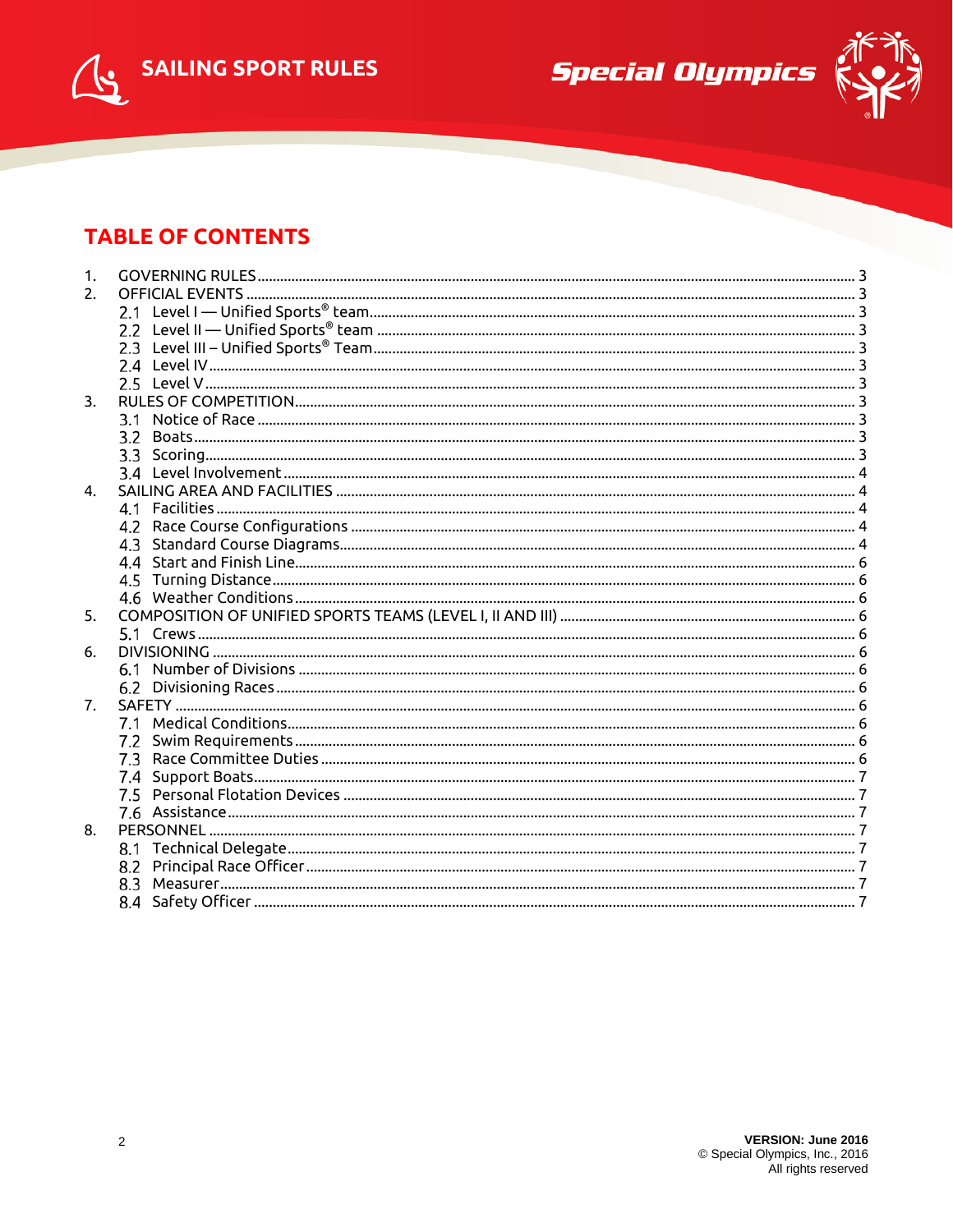#### <span id="page-2-0"></span>**1. GOVERNING RULES**

The Special Olympics Summer Sports Rules SAILING shall govern all Special Olympics competitions. As an international sports program, Special Olympics has created these rules based upon the Racing Rules of Sailing of the International Sailing Federation (ISAF) found at [http://www.sailing.org/.](http://www.sailing.org/) ISAF or National Governing Body (NGB) rules shall be employed except when they are in conflict with the Special Olympics Summer Sports Rules Sailing or Article I. In such cases, the Special Olympics Summer Sports Rules Sailing shall apply.

#### Refer to Article 1[, http://media.specialolympics.org/resources/sports-](http://media.specialolympics.org/resources/sports-essentials/general/Sports-Rules-Article-1.pdf)

[essentials/general/Sports-Rules-Article-1.pdf,](http://media.specialolympics.org/resources/sports-essentials/general/Sports-Rules-Article-1.pdf) for more information pertaining to Codes of Conduct, Training Standards, Medical and Safety Requirements, Divisioning, Awards, Criteria for Advancement to Higher Levels of Competition, and Unified Sports.

#### <span id="page-2-1"></span>**2. OFFICIAL EVENTS**

The range of events is intended to offer competition opportunities for athletes of all abilities. Programs may determine the events offered and, if required, guidelines for the management of those events. Coaches are responsible for providing training and event selection appropriate to each competitor's skill and interest.

Racing for all levels of competition shall be available at regattas. The following is a list of official events available in Special Olympics.

- <span id="page-2-2"></span> $2.1$ Level I — Unified Sports® team
	- 2.1.1 The Special Olympics athlete member(s) of the crew will have responsibility for head sail trim.
- <span id="page-2-3"></span>2.2 Level II — Unified Sports® team
	- $2.2.1$ A Special Olympics athlete shall control the helm for 100 percent of the race commencing at the warning signal throughout the complete race until clearing the finish line.
- <span id="page-2-4"></span>2.3 Level III – Unified Sports® Team
	- All Special Olympics athlete team with an on-board coach. The athletes have  $2.3.1$ complete control of the boat. The Unified Partner may only shift their weight, do tactics and offer verbal assistance.
- <span id="page-2-5"></span>2.4 Level IV
	- $2.4.1$ The entire team consists of Special Olympics athletes (no Unified Partner will be on board).
- <span id="page-2-6"></span>2.5 Level V
	- 2.5.1 Special Olympics athletes shall compete single-handed.

#### <span id="page-2-8"></span><span id="page-2-7"></span>**3. RULES OF COMPETITION**

- $3.1$ Notice of Race
	- $3.1.1$ The Competition Committee shall provide potential competitors with a Notice of Race and Racing Instructions.
- <span id="page-2-9"></span> $3.2$ Boats
	- At all regional, national and international regattas, there may be a catamaran  $3.2.1$ class boat and a monohull class boat used.
- <span id="page-2-10"></span>3.3 Scoring
	- $3.3.1$ Scoring shall be in accordance with Racing Rule of Sailing Appendix A, Low Point System, except Rule A2 the exclusion of the boat's worst score. Scores from the race or races used to determine divisioning will be included in the series score, based on the boat's finishing position within their division.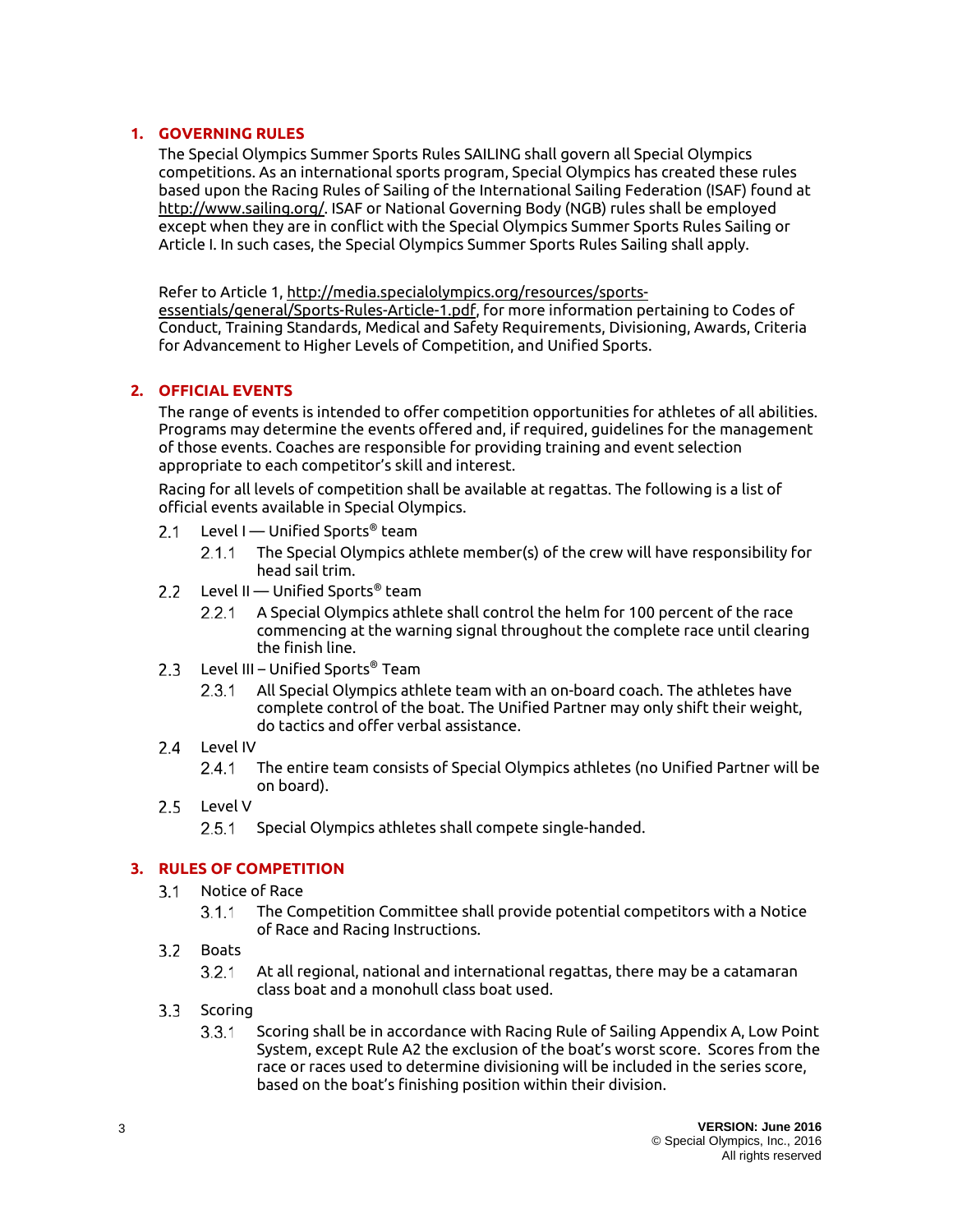#### <span id="page-3-0"></span>3.4 Level Involvement

 $3.4.1$ Teams must follow the rule for the Level of the competition while racing. That is from the boat's preparatory signal until she *finishes* and clears the *finish* line. A team breaking the rule for the Level of competition shall retire from the race and will be scored points for "did not finish" (DNF).

#### <span id="page-3-2"></span><span id="page-3-1"></span>**4. SAILING AREA AND FACILITIES**

- $4.1$ Facilities
	- $4.1.1$ Facilities used to host regattas will provide safe access to the boats for all athletes, coaches, caregivers, medical staff and officials.
- <span id="page-3-3"></span>4.2 Race Course Configurations
	- $4.2.1$ Race Courses will be selected from the Standard Course configurations for Special Olympics Sailing.
	- 4.2.2 These configurations are, as follows:
		- $4.2.2.1$  Course  $1 S A C F$
		- $4.2.2.2$  Course  $2 S A B C F$
		- $4.2.2.3$  Course  $3 S$  A B C A C F
		- $4.2.2.4$  Course  $4 5$  A C A C F
		- 4.2.2.5 Course 5 S A (Maximum distance of 1,000 meters and a Finish Line at A.)
	- S = Start; F = Finish; A = Windward Mark; B = Jibe Mark; C = Leeward Mark
	- All marks shall be left to port.
- <span id="page-3-4"></span>4.3 Standard Course Diagrams
	- 4.3.1 Course 1

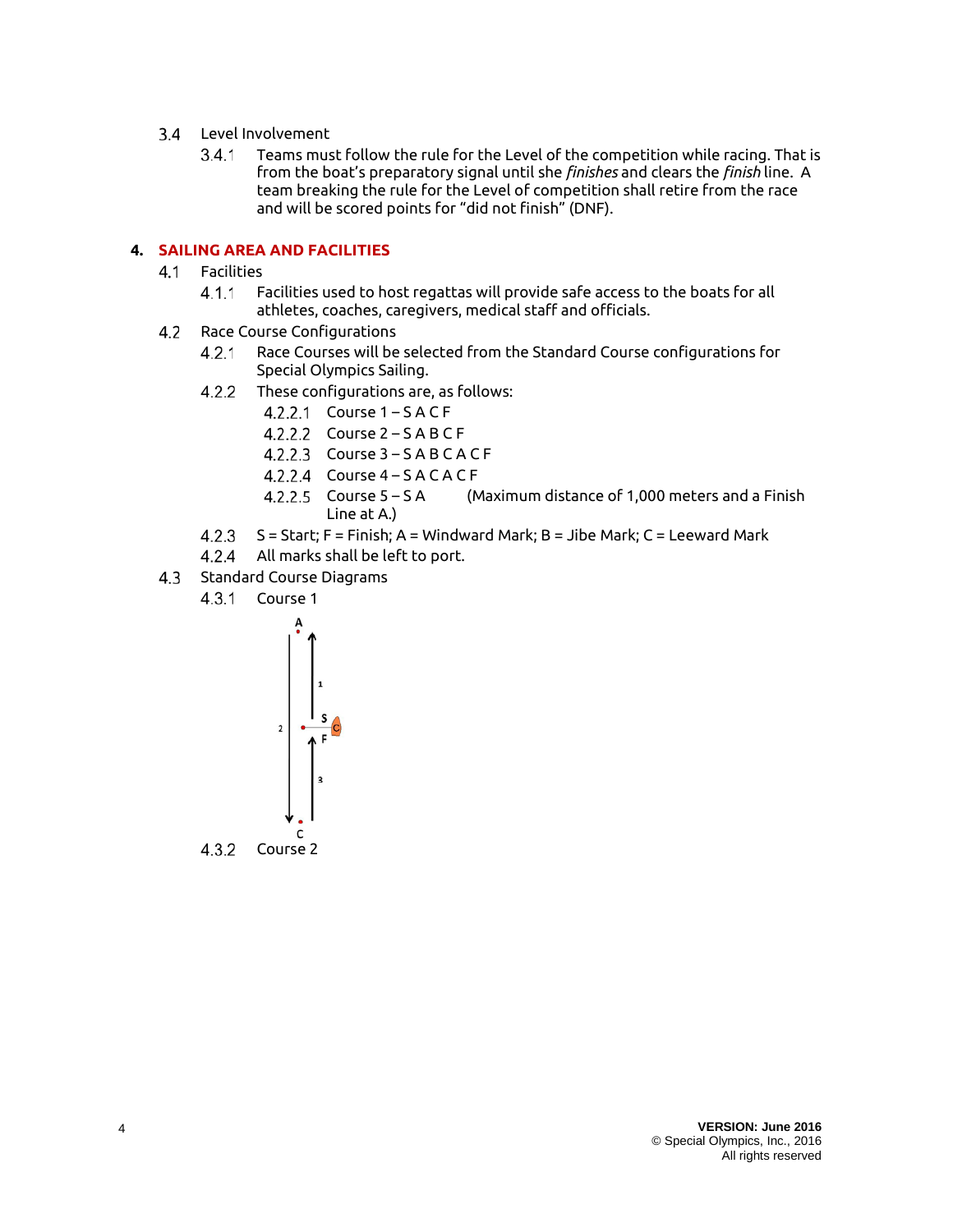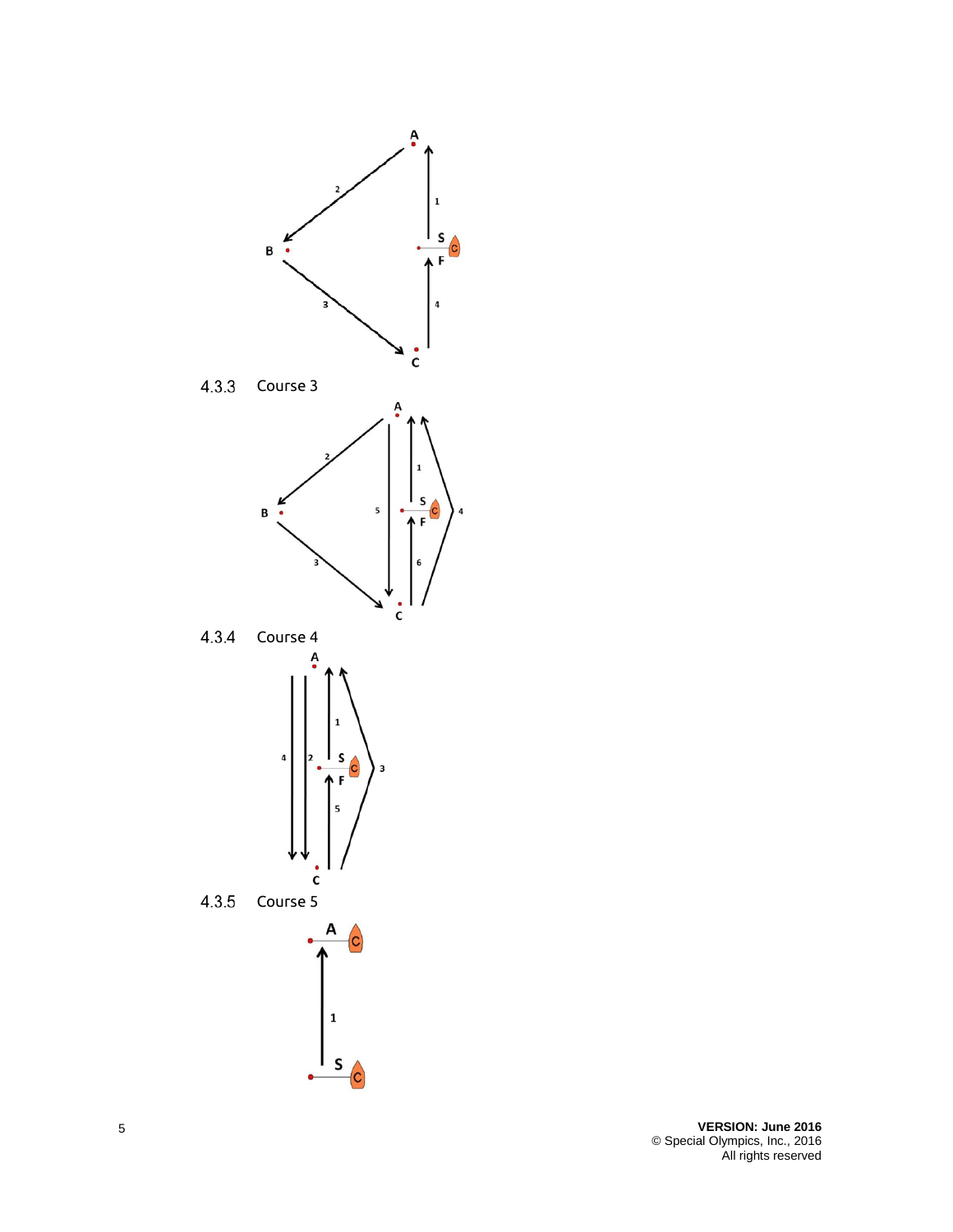- <span id="page-5-0"></span>4.4 Start and Finish Line
	- $4.4.1$ In all courses the starting and finish line may not be crossed other than to start or finish. Leg 4 in Course 3 and Leg 3 in Course 4 may pass on either side of the start and finish line although the diagram shows passing on the right side.
- <span id="page-5-1"></span>4.5 Turning Distance
	- The distance from the windward turning mark to the leeward turning mark will  $4.5.1$ be no greater than 2,000 meters.
- <span id="page-5-2"></span>4.6 Weather Conditions
	- $4.6.1$ The Technical Delegate may suspend racing in wind speeds or impending weather conditions that are deemed to be unsafe.

#### <span id="page-5-4"></span><span id="page-5-3"></span>**5. COMPOSITION OF UNIFIED SPORTS TEAMS (LEVEL I, II AND III)**

- 5.1 Crews
	- $5.1.1$ Crews shall be composed of a proportionate number of athletes with intellectual disabilities and partners without intellectual disabilities.
	- $5.1.2$ If the boat is typically raced by a crew of two, one member will be an athlete and one member will be a partner. If the boat is typically raced by a crew of three or more, there must be a proportionate number of athletes and partners. There must never be more partners than athletes at any time.

#### <span id="page-5-6"></span><span id="page-5-5"></span>**6. DIVISIONING**

- 6.1 Number of Divisions
	- $6.1.1$ Each division should have no fewer than three boats and no more than eight.
- <span id="page-5-7"></span> $6.2$ Divisioning Races
	- $6.2.1$ If it is a one-day regatta, the scores of the first race are used for divisioning.
	- $6.2.2$ If more than three races are completed in a multi-day regatta, divisioning will be calculated on the first three races. If fewer than three races are completed in a multi-day regatta, the first race will be used to determine divisioning.
	- $6.2.3$ The Race Committee (Competition Committee) may elect to carry over to the other medal round the scores(s) from the divisioning races.

### <span id="page-5-9"></span><span id="page-5-8"></span>**7. SAFETY**

- $7.1$ Medical Conditions
	- $7.1.1$ Competitors with seizure disorders, serious asthma, heart, or other ailments that could impact on their typical sailing performance shall provide information about these conditions to their coach and the Organizing Authority for the event. As a guide all single handed competitors should be seizure free, with or without the aid of medication, for a minimum of one year. Competitors who suffer minor asthma and other minor ailments may compete provided they have notified the Organizing Authority in writing. Competitors who suffer minor seizures should be cleared by a physician prior to participation. Where an Athlete's coach is concerned about the Athlete's ability, the coach should recommend the Athlete be accompanied by (a) another Athlete, (b) Unified Partner or (c) Coach as caregiver.
- <span id="page-5-10"></span>7.2 Swim Requirements
	- $7.2.1$ All crew members shall be able to swim a minimum of 10 meters while wearing a Personal Floatation Device (PFD). The coach shall attach a statement to the registration form attesting to the athletes' competence in this skill.
- <span id="page-5-11"></span>7.3 Race Committee Duties